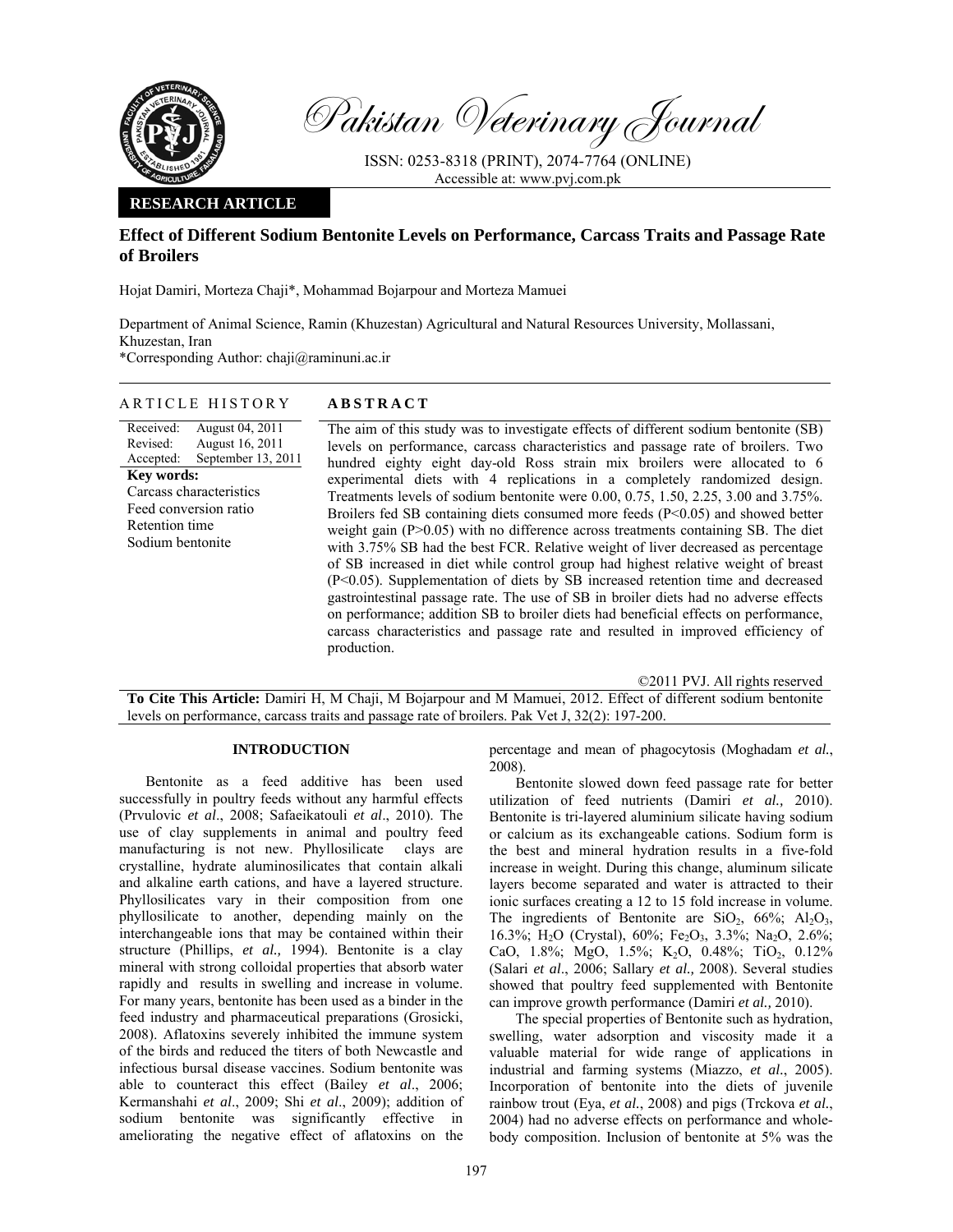optimum level for maximum percent weight gain, specific growth rate and feed efficiency (Eya *et al.*, 2008). Additional studies are necessary to clearly determine the mechanism responsible for the beneficial effects of these zeolites (Eya, *et al.*, 2008). Bentonite resources are estimated to be about twelve million tons in Iran (Safaeikatouli *et al.*, 2010). Little information has been published showing the effects of Bentonite on broiler performance and passage rate of diet in gastrointestinal track (Damiri *et al.*, 2011). Therefore, the objective of present research was to find optimum sodium bentonite levels on performance, carcass characteristics and passage rate of broiler chickens.

## **MATERIALS AND METHODS**

The study involved 288 broiler chickens (1-day-old, Ross 288) which were randomly allocated to 6 experimental treatments, which consisted of four replicates of 12 birds each. The birds were fed a balanced commercial broiler ration ad libitum for a period of six weeks. Treatments were 0.00, 0.75, 1.50, 2.25, 3.00 and 3.75% of SB levels for starter (0-21 days) and grower (22- 42 days) periods. Diets were formulated according to NRC (1994) recommendations (Table 1). Weight gain, feed consumption and feed conversion ratio (FCR) were calculated on weekly basis. At day 36, broilers were fasted for 12 h and provided with water *ad libitum.* At the end of fasting period, broilers were given respective treatment diets, which had been mixed thoroughly with 2% (w/w) titanium oxide as marker. After 1 h, feed intake was recorded and marked feed was replaced with normal treatment diets. Excreta were collected hourly for the first 8 h and at 12, 24, and 36 h after the birds received the marked feeds. Excreta from each cage was collected, kept in plastic bags and stored at −20°C before drying at 60°C to constant weight (Sieo *et al.*, 2005). After drying, excreta were equilibrated with atmospheric moisture, weighed, ground, sieved through a 1 mm sieve and kept in air tight plastic bottles (100 mL) until used for analyses. A sample of each marked treatment diet was obtained and processed through the same procedure. Titanium content of samples was measured using an atomic absorption spectro photometer. Titanium oxide excreted was expressed as cumulative fractions of the total amount of titanium oxide determined at various sampling times during the 48-h collection period. The cumulative excretion curves of each diet were plotted and fitted to the Hill equation as recommended by Almirall and Esteve-Garcia (1994). Performance and carcass data were analyzed using the GLM procedure of SAS (SAS Inst. Inc., Cary, NC) in a completely randomized design.

### **RESULTS**

Feed consumption, weight gain, and FCR of broilers fed diets containing different SB levels are given in Table 2, 3 and 4, respectively. Chickens fed diets contained SB consumed more feed (P<0.05). Feed intake at starter and grower phase in all weeks (1, 2, 3, 4, 5 and 6) was different between diets (P<0.05). Maximum feed consumption was observed in broilers fed ration containing 0.75 and 2.25% SB, while minimum feed intake was noted in 3.75% SB (P<0.05) treatment.

Feeding SB to broilers had no effect on weight gain during whole the experimental period, but 2.25 and 3.00% improved that in compare to control diet. At starter phase, diets contained 0.75% SB had the most weight gain, and least weight gain was for 3.75% SB in diet (P<0.05). However, there was not any difference between diets, but diet contained 3.75% SB had the best FCR.

The results of relative organ weights (relative to body weights) are shown in table 4. As percentage of SB increased in diet the relative weight of liver decreased. Control groups had the highest relative weight of breast (P<0.05).

Data obtained from experiment indicated that supplementation of diet by SB increased retention time and decreased passage rate of diets (Table 6). Passage rate of birds that consumed diets contained 2.25% SB was the lowest amount (P<0.05). Sodium bentonite increased feed intake and except diet contained 3.75% SB, feed intake in all diets was more than control.

**Table 1:** Ingredients and chemical composition of diet

| <b>Eable 1.</b> High editions and chemical composition of diet |                       |
|----------------------------------------------------------------|-----------------------|
|                                                                | Diet grower           |
|                                                                | 63.00                 |
| 0.00                                                           | 0.00                  |
| 32.03                                                          | 27.79                 |
| 3.00                                                           | 2.50                  |
| 1.81                                                           | 3.25                  |
| 1.50                                                           | 0.90                  |
| 1.50                                                           | 1.55                  |
| 0.50                                                           | 0.50                  |
| 0.40                                                           | 0.32                  |
| 0.2                                                            | 0.1                   |
| 0.07                                                           | 0.09                  |
|                                                                |                       |
| 3070                                                           | 3100                  |
| 21.20                                                          | 19.37                 |
| 1.10                                                           | 0.96                  |
| 0.50                                                           | 0.37                  |
| 1.26                                                           | 1.14                  |
| 0.91                                                           | 0.76                  |
|                                                                | Starter diet<br>59.00 |

DCP: Di-calcium phosphate; ME: Metabolizable energy; Vit. & Min.: Vitamin and mineral. Vitamin-mineral premix: Supplied/kg diet: vitamin A 8,050 IU; cholecalciferol 1,800 IU; vitamin E 20 IU; vitamin K3 5.1 mg; thiamin 2.4 mg; riboflavin 8.2 mg; pantothenic acid 15.3 mg; pyridoxine 3.1 mg; cobalamin 0.02 mg; niacin 32 mg; choline chloride 1,000 mg; biotin 0.20 mg; folic acid 1.2 mg; Mn 68 mg; Fe 85 mg; Zn 58 mg; Cu 8.6 mg; I 0.27 mg and Se 0.20 mg.

#### **DISCUSSION**

Results of feed intake are in agree with the findings of Pasha *et al*. (2008), who used different bentonite levels in broiler diets and reported more feed intake in chicks fed higher levels of SB (1% SB) than control. In contrast with our results, no significant effect in rats (Demirel *et al.,*  2011), and a decrease in feed intake with adding 2, 3 and 4% SB to diets has been reported in broiler chicks (Tauqir and Nawaz, 2001).

The results of Tauqir and Nawaz (2001) showed that 1, 2 and 3% SB improved (P<0.05) weight gain, feed efficiency and final weight, but 4% SB decrease them; also Pasha *et al*. (2008) reported these improvements in broilers by 0.5 and 1% SB, which confirmed the results of present experiment. More desirable results by addition low levels of SB (3% and less) may be due to increased retention time of digesta in lumen and more utilization of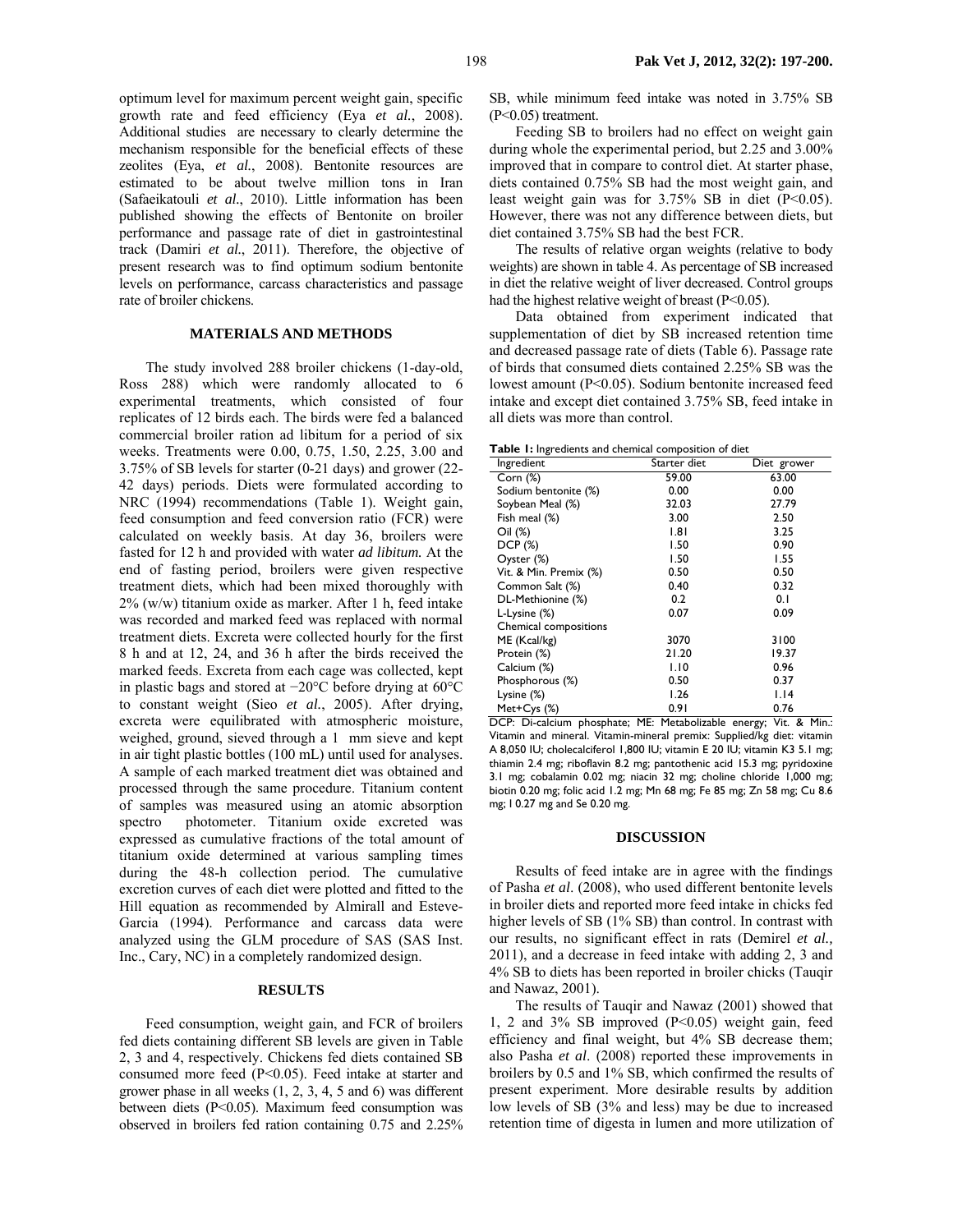**Table 2:** Effect of different sodium bentonite levels on feed intake (g) of broilers

| <b>Bentonite %</b> | Week                | Week 2               | Week 3                | Starter phase        | Week 4               | Week 5 | Week 6               | grower phase          | l-6 week              |
|--------------------|---------------------|----------------------|-----------------------|----------------------|----------------------|--------|----------------------|-----------------------|-----------------------|
| 0.00               | $112.6^{ab}$        | $292.63^{ab}$        | 477.50 <sup>ab</sup>  | 882.80 <sup>ab</sup> | $684.81^{bc}$        | 944.20 | $1144.95^{ab}$       | 2773.96 <sup>ab</sup> | 3656.70 <sup>ab</sup> |
| 0.75               | $122.0^\circ$       | 309.19 <sup>a</sup>  | $505.73$ <sup>a</sup> | 937.00 <sup>a</sup>  | 723.96 <sup>ab</sup> | 951.67 | $1152.50^{ab}$       | 2828.12 <sup>ab</sup> | 3765.12 <sup>a</sup>  |
| 1.50               | 121.3 <sup>a</sup>  | $300.80^{ab}$        | 487.27 <sup>ab</sup>  | $911.36^{ab}$        | 723.74 <sup>ab</sup> | 900.02 | $1126.35^{ab}$       | $2750.11^{ab}$        | 3661.46 <sup>ab</sup> |
| 2.25               | $115.4^{ab}$        | 303.20 <sup>a</sup>  | $474.51^{ab}$         | $893.13^{ab}$        | 730.81 <sup>a</sup>  | 956.97 | 1186.54 <sup>a</sup> | 2874.31 <sup>a</sup>  | 3767.44 <sup>a</sup>  |
| 3.00               | 111.4 <sup>ab</sup> | 302.73 <sup>ab</sup> | 490.55 <sup>ab</sup>  | 904.74 <sup>ab</sup> | 702.60abc            | 938.07 | $1160.74^{ab}$       | $2801.41^{ab}$        | 3706.15 <sup>ab</sup> |
| 3.75               | 109.0 <sup>b</sup>  | $275.65^{b}$         | 467.17 <sup>b</sup>   | $851.90^{b}$         | $678.90^\circ$       | 916.41 | $1079.55^{b}$        | 2674.87 <sup>b</sup>  | 3526.77 <sup>b</sup>  |
| <b>SEM</b>         | 3.65                | 9.44                 | 13.52                 | 17.6                 | 18.27                | 22.52  | 29.82                | 56.58                 | 34.44                 |

Values with different superscripts in each column are significantly different (P<0.05); SEM: Standard error of mean.

**Table 3:** Effect of different sodium bentonite levels on weight again (g) of broilers

| <b>Bentonite %</b> | Week  | Week 2 | Week 3             | $\omega$<br>Starter phase | Week 4 | Week 5                | Week 6 | grower phase | l-6 week |
|--------------------|-------|--------|--------------------|---------------------------|--------|-----------------------|--------|--------------|----------|
| 0.00               | 87.9  | 183.3  | 285.6 <sup>a</sup> | 556.92 <sup>ab</sup>      | 302.5  | 454.05 <sup>a</sup>   | 475.2  | 1231.7       | 1788.6   |
| 0.75               | 93.7  | 197.6  | $284.6^a$          | $576.04$ <sup>a</sup>     | 288.5  | $432.71^{ab}$         | 490.6  | 1211.8       | 1787.9   |
| l.50               | 92.0  | 198.6  | $277.7^{ab}$       | 568.39 <sup>a</sup>       | 302.5  | $407.63$ <sup>a</sup> | 505.0  | 1215.2       | 1783.6   |
| 2.25               | 89.3  | 192.6  | $264.2^{ab}$       | 546.27 <sup>ab</sup>      | 300.4  | 461.23 <sup>a</sup>   | 543.8  | 1305.5       | 1851.7   |
| 3.00               | 91.3  | 186.5  | $267.8^{ab}$       | 545.76 <sup>ab</sup>      | 273.52 | $454.64^a$            | 535.8  | 1263.9       | 1809.7   |
| 3.75               | 103.5 | 162.2  | 258.7 <sup>b</sup> | 524.44 <sup>b</sup>       | 286.97 | 451.89 <sup>a</sup>   | 483.3  | 1222.2       | 1746.6   |
| <b>SEM</b>         | 6.28  | 6.54   | 6.58               | 10.51                     | 14.93  | 21.38                 | 26.50  | 32.46        | 36.00    |

Values with different superscripts in each column are significantly different (P<0.05); SEM: Standard error of mean.

**Table 4:** Effect of different sodium bentonite on feed conversion ratio of broilers

| <b>Bentonite %</b> | Week              | Week 2 | Week 3            | Starter phase | Week 4 | Week 5            | Week 6 | grower phase | l-6 week |
|--------------------|-------------------|--------|-------------------|---------------|--------|-------------------|--------|--------------|----------|
| 0.00               | .29 <sup>°</sup>  | .60    | .67 <sup>b</sup>  | .52           | 2.27   | $2.08^{\rm a}$    | 2.45   | 2.27         | . 89     |
| 0.75               | .30 <sup>a</sup>  | .56    | .77 <sup>ab</sup> | .54           | 2.51   | 2.20 <sup>a</sup> | 2.35   | 2.35         | 1.95     |
| .50                | .31 <sup>a</sup>  | .51    | .76 <sup>ab</sup> | .53           | 2.42   | 2.20 <sup>a</sup> | 2.23   | 2.29         | 1.91     |
| 2.25               | .29 <sup>a</sup>  | 57،،   | .80 <sup>a</sup>  | .55           | 2.44   | 2.07 <sup>b</sup> | 2.19   | 2.23         | . 89     |
| 3.00               | .23 <sup>ab</sup> | .62    | .83 <sup>a</sup>  | .56           | 2.58   | 2.06 <sup>b</sup> | 2.18   | 2.28         | 1.92     |
| 3.75               | .08 <sup>b</sup>  | 1.72   | .81 <sup>a</sup>  | .53           | 2.37   | 2.03 <sup>b</sup> | 2.24   | 2.21         | 87. ،    |
| <b>SEM</b>         | 0.061             | 0.075  | 0.038             | 0.021         | 0.100  | 0.041             | 0.108  | 0.047        | 0.030    |

Values with different superscripts in each column are significantly different (P<0.05); SEM: Standard error of mean.

**Table 5:** Effect of different sodium bentonite levels on carcass traits of broilers (g)

| <b>Bentonite %</b>                  | carcass components |       |         |                   |  |
|-------------------------------------|--------------------|-------|---------|-------------------|--|
|                                     | <b>Breast</b>      | Thigh | Gizzard | Liver             |  |
| 0.00                                | $22.0^a$           | 31    | 3.39    | 2.77a             |  |
| 0.75                                | 19.4 <sup>ab</sup> | 31.5  | 3.84    | 2.68 <sup>a</sup> |  |
| 1.50                                | 17.7 <sup>b</sup>  | 31.3  | 3.60    | 2.65 <sup>a</sup> |  |
| 2.25                                | $20.2^{ab}$        | 34.3  | 3.77    | 2.73a             |  |
| 3.00                                | $21.3^{ab}$        | 30.0  | 3.94    | 2.49a             |  |
| 3.75                                | $20.1^{ab}$        | 31.0  | 3.59    | $2.16^{b}$        |  |
| <b>SEM</b>                          | 0.95               | 1.44  | 0.19    | 0.11              |  |
| $\overline{\phantom{a}}$<br><br>. . |                    |       |         | $\sim$ $\sim$     |  |

Values with different superscripts in each column are significantly different (P<0.05); SEM: Standard error of mean.

**Table 6:** Effect of different SB level on passage rate of broilers

| <b>Bentonite</b> | Intake                | Retention          | Time delay | Passage rate         |
|------------------|-----------------------|--------------------|------------|----------------------|
| %                | (g)                   | time (h)           | (h)        | (kg/h)               |
| 0.00             | $1828.38^{ab}$        | 12.54c             | 2.55       | $0.121$ <sup>a</sup> |
| 0.75             | 1882.56 <sup>a</sup>  | 20.88 <sup>b</sup> | 2.37       | 0.059 <sup>b</sup>   |
| 1.50             | 1830.74 <sup>ab</sup> | $18.43^{b}$        | 2.50       | 0.070 <sup>b</sup>   |
| 2.25             | 1883.72 <sup>a</sup>  | $22.25^a$          | 2.42       | 0.058 <sup>b</sup>   |
| 3.00             | 1853.07 <sup>ab</sup> | $25.45^a$          | 1.98       | 0.047c               |
| 3.75             | $1763.38^{b}$         | 24.90 <sup>a</sup> | 2.32       | 0.049 <sup>c</sup>   |
| <b>SEM</b>       | 34.444                | 1.08               | 0.89       | 0.002                |

Values with different superscripts in each column are significantly different; (P<0.05); SEM: Standard error means.

nutrients (Table 6). It is evident from Table 6 that adding 3% SB increased feed intake, therefore increasing of retention time had no negative effects on intake, and even increased performance. Low weight gain and feed intake at higher levels of sodium bentonite (3.75%) was in agreed with the results of Tauqir and Nawaz (2001). It may be due to viscose nature of Bentonite which absorbs much water and decreased passage rate of digesta more than normal in lumen, which may affect feed intake and other characteristics negatively. Addition of 3.75% SB to diet decreased feed intake and some parameter of performance such as weight again.

During present experiment SB had no significant effect on FCR. It is reported in some literatures, that SB had no effect on FCR (Demirel *et al.,* 2011), where weight gain in chickens given low energy diets was not affected by bentonite, this was attributed to the interaction of SB with low energy. In contrast, increased FCR in birds fed on rations supplemented with SB has been reported (Tauqir and Nawaz, 2001; Xia *et al*., 2005; Pasha *et al*., 2008).

As percentage of SB increased the relative weight of liver decreased  $(P<0.05)$ . This may was due to binding toxic agent such as aflatoxins by SB. Poultry are highly sensitive to aflatoxins, and most conspicuous poisoning effects observed in poultry (Eraslan *et al.*, 2004a) and quails (Eraslan *et al.*, 2004b) is damage to the liver and increasing its mass and weight, growth retardation; decreased feed intake and weakening of the immune system. Incorporation of binding agents to feed at certain rates is one of the most commonly used measures (Eraslan *et al.*, 2005). These binding agents have adsorbent structure and contain aluminosilicates like SB. Sodium and calcium, which are present in the chemical structures of these compounds, increase their binding capacity. Consequently, an irreversible structure is formed in the digestive tract as a result of interaction between binding agent and aflatoxins; and the absorption of aflatoxins is limited (Phillips *et al*., 1994).

It is concluded, that addition 2.25-3.00% SB to broiler diets had benefits effects on performance, carcass characteristics and passage rate, therefore resulted in improved efficiency of production.

**Acknowledgments:** The authors are grateful to Ramin Agricultural and Natural Resource University for the financial support and from New Millenium Feed